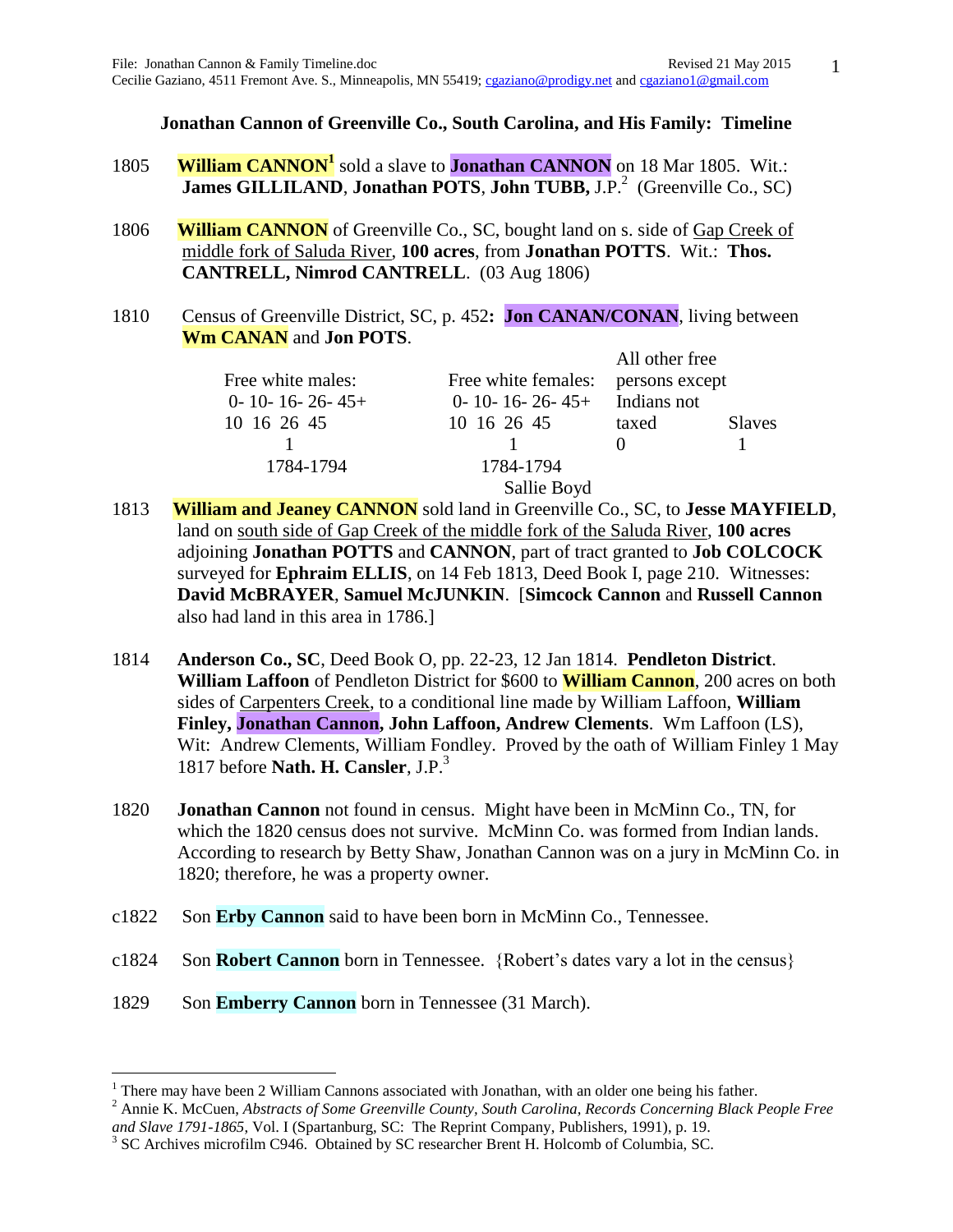1830 **Jonathan Cannon**, Monroe Co., TN, census, p. 152.

| Males:   |                         |                |          | $0-5-10-15-20-30-40-50-60-70-80-90-100+$ |                  |
|----------|-------------------------|----------------|----------|------------------------------------------|------------------|
|          |                         |                |          | 5 10 15 20 30 40 50 60 70 80 90 100      |                  |
|          | 1, 2, 1                 | $\blacksquare$ |          |                                          |                  |
|          |                         |                |          |                                          |                  |
|          | 1825-1820-1815-1810-    |                | 1780-    | 1740-                                    |                  |
|          | 1830 1825 1820 1815     |                | 1790     | 1750                                     |                  |
|          | Emberry Irby $1822$ ? ? |                | Jonathan |                                          | ? wife's father? |
| 1829     | Robt 1824               |                | c1787    |                                          |                  |
| Females: |                         |                |          | $0-5-10-15-20-30-40-50-60-70-80-90-100+$ |                  |
|          |                         |                |          | 5 10 15 20 30 40 50 60 70 80 90 100      |                  |
|          | - 1                     |                |          |                                          |                  |
|          | 1825-1820-              | 1790-          |          |                                          |                  |
|          | 1830 1825               | 1800           |          |                                          |                  |
|          | $\gamma$<br>?           |                |          | Sallie (Boyd) 1790-1794                  |                  |

- 1833 Monroe Co., TN, Deed Book C, 1831-1833, p. 65: Deed of Conveyance **Jonathan Cannon** to **Hiram K. Turk** for \$1,200, 320 acres, SE corner of Sec. 3, T-4, R-2, E in Hiwassee Distr. **Jonathan Cannon** (seal). Test: **Arthur Orr, Benjamin Holcom** (X, his mark). Registered 30 Mar  $1833<sup>1</sup>$
- c1830 Son **Thomas Cannon** said to have been born in Monroe Co., Tennessee.
- c1834 Daughter **Louisa** born in Tennessee.
- c1836 Daughter **Jane** born in Tennessee.

- c1838 Daughter **Emiline** born in Tennessee.
- 1840 Census of Cherokee Co., AL, p. 29: **Jonathan Cannon**(?) Household composition does not fit the 1830 Jonathan Cannon household, but it could be Jonathan's household with him gone to TN to find a bride. The couple in this census could be a son and daughter-inlaw.

| Males    | $0-5-10-15-20-30-40-50-60-70-80-90-100$                                   |
|----------|---------------------------------------------------------------------------|
|          | 5 10 15 20 30 40 50 60 70 80 90 100                                       |
|          | $\blacksquare$<br>$\mathcal{D}_{\mathcal{L}}$                             |
|          | 1825-1820-1810-                                                           |
|          | 1830 1825 1820                                                            |
|          | Not right age for Jonathan, 1797, perhaps a son?<br>Emberry<br>Robt?      |
|          | 1829<br>1824                                                              |
| Females: | $0-5-10-15-20-30-40-50-60-70-80-90-100+$                                  |
|          | 5 10 15 20 30 40 50 60 70 80 90 100                                       |
|          | 1 1 1                                                                     |
|          | 1835-1830-1825-<br>1800-                                                  |
|          | 1810 Too young to be Sallie Boyd. Had not married Nancy<br>1840 1835 1830 |

<sup>&</sup>lt;sup>1</sup> Sallie Hayes, *Monroe County, Tennessee, Deed Books A – D 1820 – 1834*, Mountain Press, PO Box 400, Signal Mountain, TN 37377-0400, 1995, p. 112, No. 58.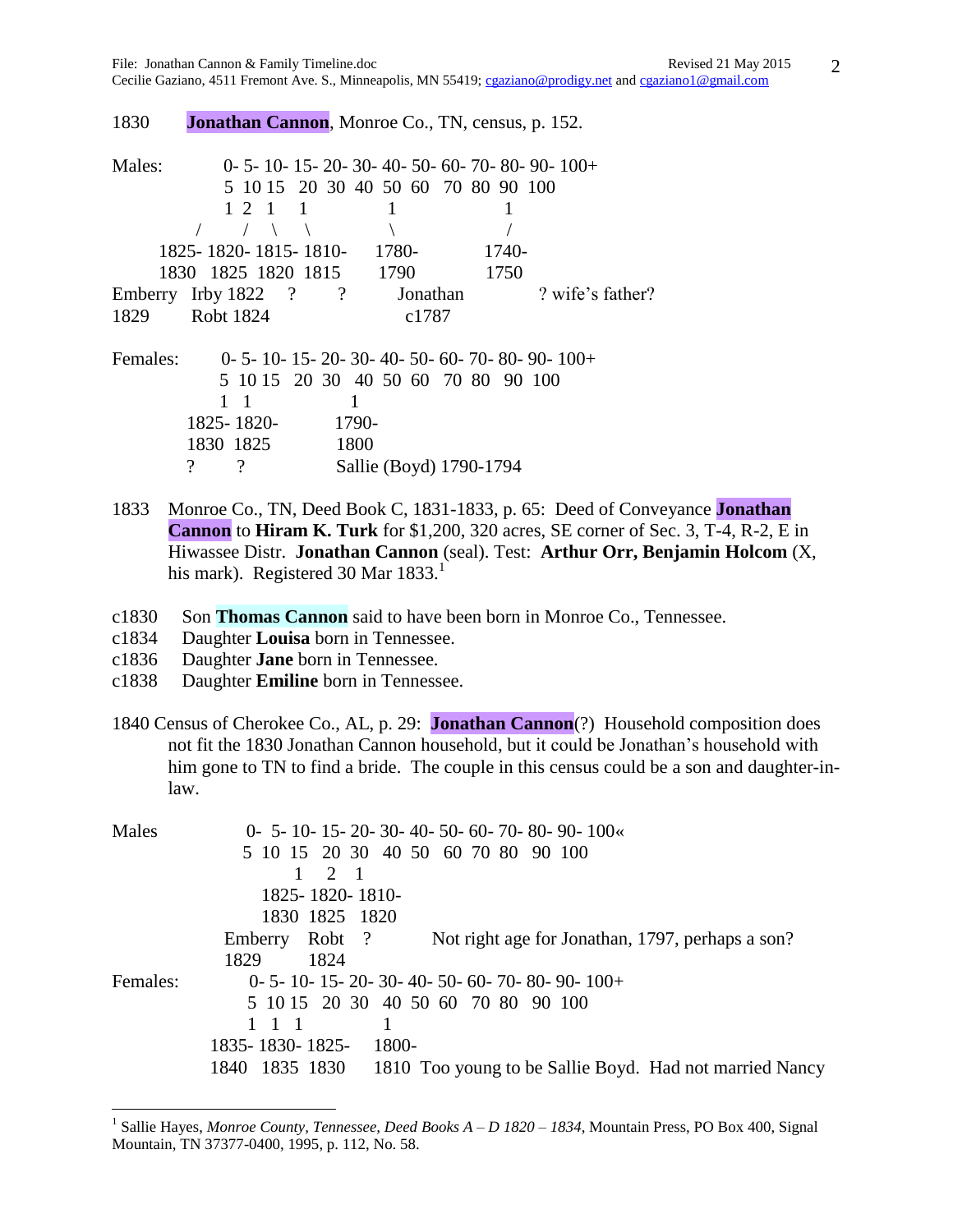Emiline 1838, Jane 1836, ? -- Louisa 1834 married? yet. 1843 21 Jul **Jonathan Cannon** married Nancy McKenzie in Monroe Co., TN.

25 Nov 1841 or 1845 Cherokee Co., Alabama. **Thomas Cannon** and Rebecca Fuller were married. According to Rebecca Cannon's application for a Confederate pension as Thomas's widow, 24 Jul 1899, she was aged 66 at that time, their marriage took place in 1845 in Cherokee Co., AL, Thomas died in 1869, he had served in Stone's Regiment, Co., E, and she owned 80 acres of land in the Jefferson Atchley Survey valued at \$300.

According to her revised application 16 Aug 1909, she was married 25 Nov 1841 in Cherokee Co., AL, Thomas died 26 Oct 1868 in Hopkins Co., TX; he served in Co. E of the 2nd Partisan Rangers, and then Green's Brigade, he enlisted Feb 1863 & "served to the close"; she was aged 79 years; she was born in Monroe Co., GA; she had resided in Texas since 1850.

- 1848, 01 Jun **Erby Cannon** of Marshall County, Alabama, bought 39.75 acres in the Huntsville Land Office, Accession # AL3630\_\_.168; Document 12828. The SW quarter of the NE quarter of Section 6, Twp 7, Range 2-E, Meridian: Huntsville, County: Marshall.
- 1848, 01 Jun. **Robert Boyd Cannon** of Marshall County, Alabama, bought 39.75 acres in the Huntsville Land Office, Accession # AL3630\_\_.166; Document 12826. The NE quarter of the NE quarter of Section 6, Twp 7, Range 2-E, Meridian: Huntsville, County: Marshall. NOTE: THIS ESTABLISHES HIS MIDDLE NAME OF "BOYD."

1850 Census of Cherokee Co., Alabama, District 27, p. 178, 397/397, enumerated 5 Dec.: **Jonathan Cannon** 63 M W Agr. So. Car. 2 attended school w/in year [1787]

Also in this census in same county: Robert, Erby, Thomas Emberry not found in 1850

1852 Tax Record in Cass Co., Texas: **Thomas Cannon**. From: www.ancestry.com.

1853 Tax Record in Cass Co., Texas: **Irby Cannon**. From: www.ancestry.com.

1860 Census: Jonathan not found.

1860 Census of Kaufman Co., Texas, Rockwall P.O.: **E. Cannon** 33 Tennessee [Emberry]

1860 Census of Beat No. 9, Woodland P.O., Hopkins Co., Texas: **Irby Cannon** 38 Tennessee

1860 Census of Hopkins, Texas, White Oak P.O., Beat 1, enumerated 11 June, p. 4, 25/25: **Tho Cannon** 33 M W Farmer 500 749 Tennessee [1827]

Feb 1863 **Thomas Cannon** enlisted as a soldier in the Confederate Army.According to Rebecca Cannon's application for a Confederate pension as Thomas's widow, 24 Jul 1899, she was aged 66 at that time, their marriage took place in 1845 in Cherokee Co., AL, Thomas died in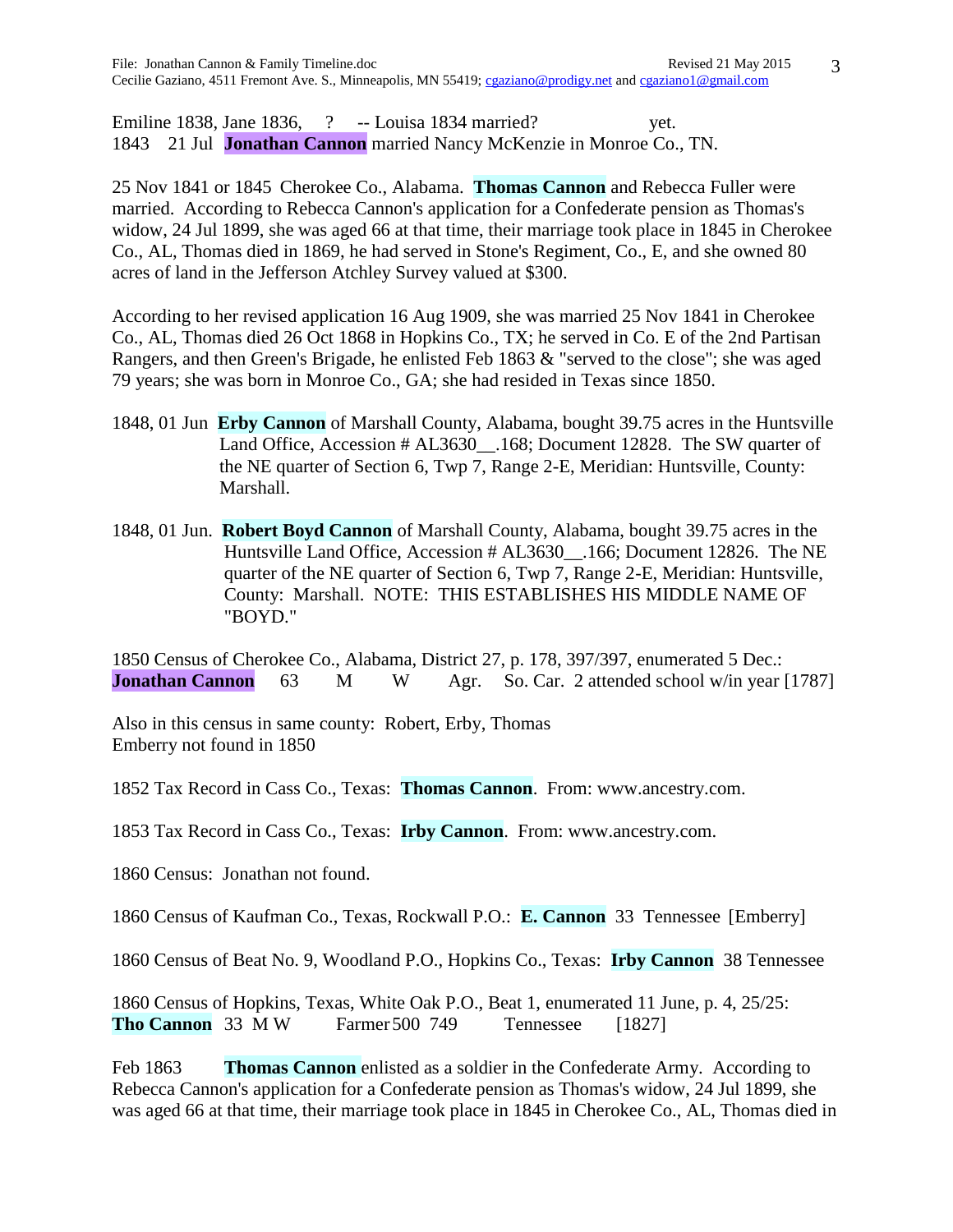1869, he had served in Stone's Regiment, Co., E, and she owned 80 acres of land in the Jefferson Atchley Survey valued at \$300.

According to her revised application 16 Aug 1909, she was married 25 Nov 1841 in Cherokee Co., AL, **Thomas** died **26 Oct 1868 in Hopkins Co., TX;** he served in Co. E of the 2nd Partisan Rangers, and then Green's Brigade, he enlisted Feb 1863 & "served to the close"; she was aged 79 years; she was born in Monroe Co., GA; she had resided in Texas since 1850.

2 Jul 1863 Civil War Service: Name: **Emberry Cannon** Side: Confederate Regiment State/Origin: Texas Regiment Name: Chisum's Reg't Texas Cavalry Regiment Name Expanded: Chisum's Regiment, Texas Dismounted Cavalry (2nd Texas Partisan Rangers) (Stone's) COMPANY: K Rank In: Captain Rank In Expanded: Captain Rank Out: Captain Rank Out. Resided on account of illness. Expanded: Captain Film Number: M227 roll 6.

- 26 Oct 1868 **Thomas Cannon** died in Como, Hopkins Co., Texas.
- 22 Aug 1869 Kaufman Co., Texas: **Embery Canon**, born in Tennessee. Ancestry.com. Texas, Voter Registration Lists, 1867-1869 [database on-line]. Provo, UT, USA: Ancestry.com Operations, Inc., 2011. Original data: 1867 Voter Registration Lists. Microfilm, 12 rolls. Texas State Library and Archives Commission, Austin, Texas.
- 06 Jun 1877 **Rockwall Co., TX. Sheriff Alex. C. Stark** and **Emberry Cannon, his son William,** and two nephews got into a fight. The sheriff killed **William Cannon.** Later **Emberry Cannon** hired **George W. Garner** to assassinate the sheriff, which he did. Garner was jailed in Lee County and sentenced to be hung. He and his wife committed suicide, however.<sup>1</sup>

UNKNOWN WHEN JONATHAN CANNON DIED.

<sup>&</sup>lt;sup>1</sup> "Extraordinary. A Chapter of Crime Not Often Written," *Chicago Tribune*, June 06, 1877, page 5. (Can be found a[t www.fold3.com\)](http://www.fold3.com/).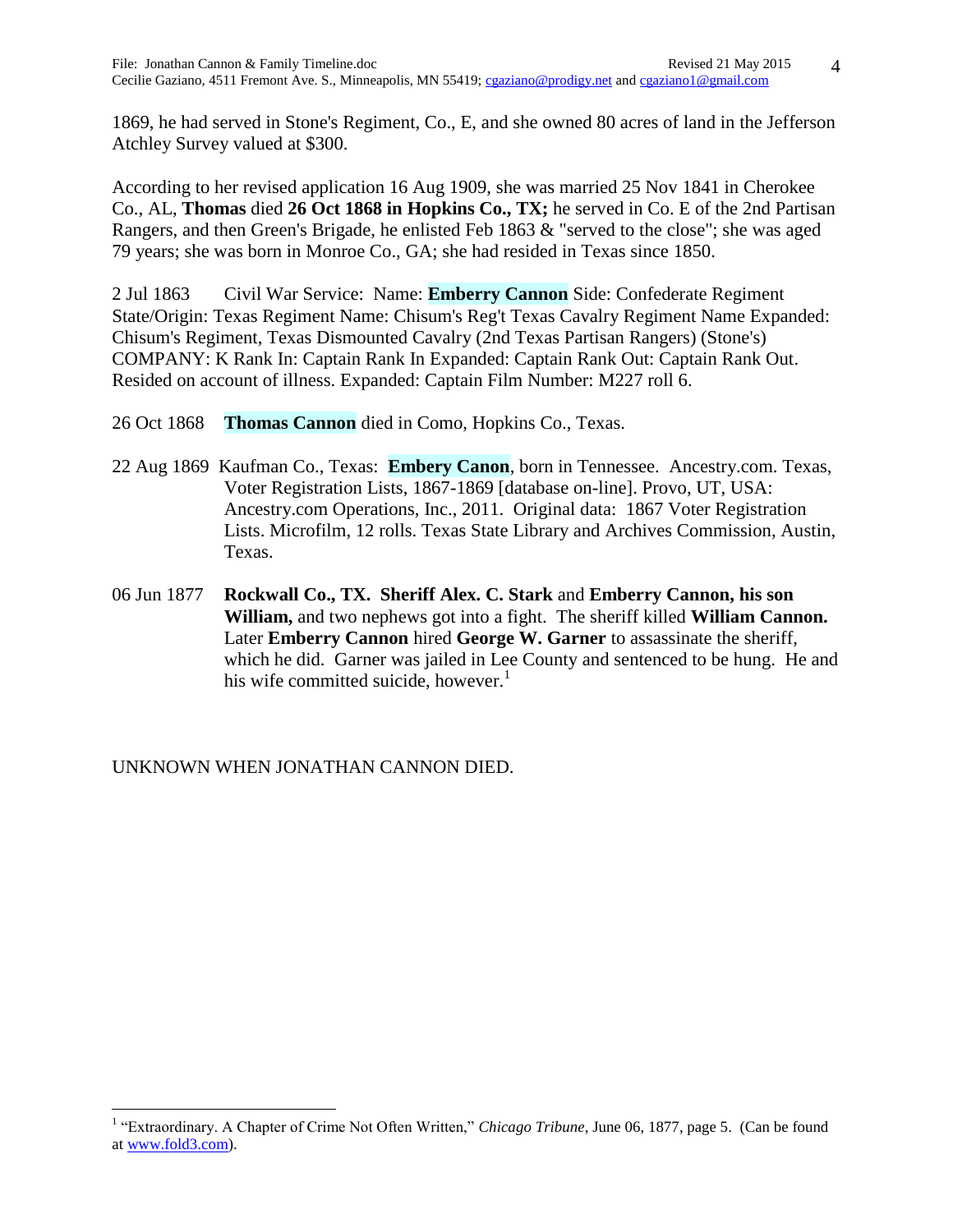Cecilie Gaziano, 4511 Fremont Ave. S., Minneapolis, MN 55419; [cgaziano@prodigy.net](mailto:cgaziano@prodigy.net) and [cgaziano1@gmail.com](mailto:cgaziano1@gmail.com)

|  |  | 1850 Census of Cherokee Co., Alabama, District 27, enumerated 2 Dec., p. 88, 365/365: |  |  |  |
|--|--|---------------------------------------------------------------------------------------|--|--|--|
|--|--|---------------------------------------------------------------------------------------|--|--|--|

| <b>Robert Cannon</b> |            | 26 M W |         |       |  |      | Agr. 1000 Tenn Can't read/write | [1824] |
|----------------------|------------|--------|---------|-------|--|------|---------------------------------|--------|
| Nancy                | cc         | 27 F W |         |       |  | Ala. |                                 | [1823] |
| James                | $\epsilon$ |        |         | 8 M W |  | Ala. |                                 | [1842] |
| John                 | cc         |        |         | 6 M W |  | Ala. |                                 | [1844] |
| Robert               | cc         |        |         | 4 M W |  | Ala. |                                 | [1846] |
| Ann                  | cc         |        | $2$ F W |       |  | Ala. |                                 | [1848] |

## Same county, p. 178, 397/397, enumerated 5 Dec.:

|                      | <b>Jonathan Cannon</b> | 63 | M | W | Agr. | So. Car. 2 attended school w/in year [1787] |        |
|----------------------|------------------------|----|---|---|------|---------------------------------------------|--------|
| Nancy                | cc                     | 39 | F | W |      | So. Car.                                    | [1811] |
| Louisa               | $\epsilon$             | 16 | F | W |      | Tenn                                        | [1834] |
| Jane                 | $\epsilon$             | 14 | F | W |      | Tenn                                        | [1836] |
| Emiline              | C C                    | 12 | F | W |      | Tenn                                        | [1838] |
| Wiley                | Small                  | 12 | M | W |      | Ala                                         | [1838] |
|                      | Next door at 396/396:  |    |   |   |      |                                             |        |
| <b>Irby Cannon</b>   |                        | 28 | M | W | Agr  | 2 cannot read/write<br>Tenn                 | [1822] |
| Manerva              | $\epsilon$             | 25 | F | W |      | Geo.                                        | [1825] |
| Greenburg            | $\epsilon$             | 3  | M | W |      | Ala.                                        | [1847] |
| Jonathan             | $\epsilon$             |    | M | W |      | Ala.                                        | [1849] |
| Benj.                | Fuller                 | 75 | M | W |      | Geo.                                        | [1775] |
|                      | Next door at 395/395:  |    |   |   |      |                                             |        |
| <b>Thomas Cannon</b> |                        | 20 | M | W | Agr  | Tenn                                        | [1830] |
| Rebecca              | $\epsilon$             | 19 | F | W |      | Geo.                                        | [1831] |
| Martha               | cc                     |    | F | W |      | Ala                                         | [1849] |

Thomas's household is enumerated twice in the 1850 census, according to Michael Shepherd's research:

1850 Census of Cherokee Co., Dist. 27, p. 163, stamped 83, 291/291:

| <b>Thomas Cannon</b> |                                                                                                                                                                                                                                                                                                                                                                                      |        | 22 M |     | W Agr Tenn | [1828] |
|----------------------|--------------------------------------------------------------------------------------------------------------------------------------------------------------------------------------------------------------------------------------------------------------------------------------------------------------------------------------------------------------------------------------|--------|------|-----|------------|--------|
| Rebecca "            |                                                                                                                                                                                                                                                                                                                                                                                      | 20     | - F  | W   | Gà.        | [1831] |
| Martha               | $\overline{c}$ $\overline{c}$ $\overline{c}$ $\overline{c}$ $\overline{c}$ $\overline{c}$ $\overline{c}$ $\overline{c}$ $\overline{c}$ $\overline{c}$ $\overline{c}$ $\overline{c}$ $\overline{c}$ $\overline{c}$ $\overline{c}$ $\overline{c}$ $\overline{c}$ $\overline{c}$ $\overline{c}$ $\overline{c}$ $\overline{c}$ $\overline{c}$ $\overline{c}$ $\overline{c}$ $\overline{$ | $-1$ F |      | - W | Ala        | [1849] |

1860 Census of Beat No. 9, Woodland P.O., Hopkins Co., Texas, p. 157, stamped 200, enumerated 19 Sep, 1551/1174:

| <b>Irby</b> | <b>Cannon</b> | 38 M W   | Farmer 2573? 2795 Tennessee |         | [1822]               |
|-------------|---------------|----------|-----------------------------|---------|----------------------|
| Manerva     | cc            | 34 F W   |                             | Georgia | [1826]               |
| Green       | cc            | 12 M W   |                             | Georgia | $[1848]$ Att. school |
| Jonathan    | cc            | 10 M W   |                             | Alabama | $[1850]$ Att. school |
| William     | $\epsilon$    | 8 M W    |                             | Texas   | [1852]               |
| Louisa      | $\epsilon$    | 5 F W    |                             | Texas   | [1855]               |
| Alice       | $\epsilon$    | W<br>1 F |                             | Texas   | [1859]               |

1870 Census: Irby's family not found

-----------------------------------

5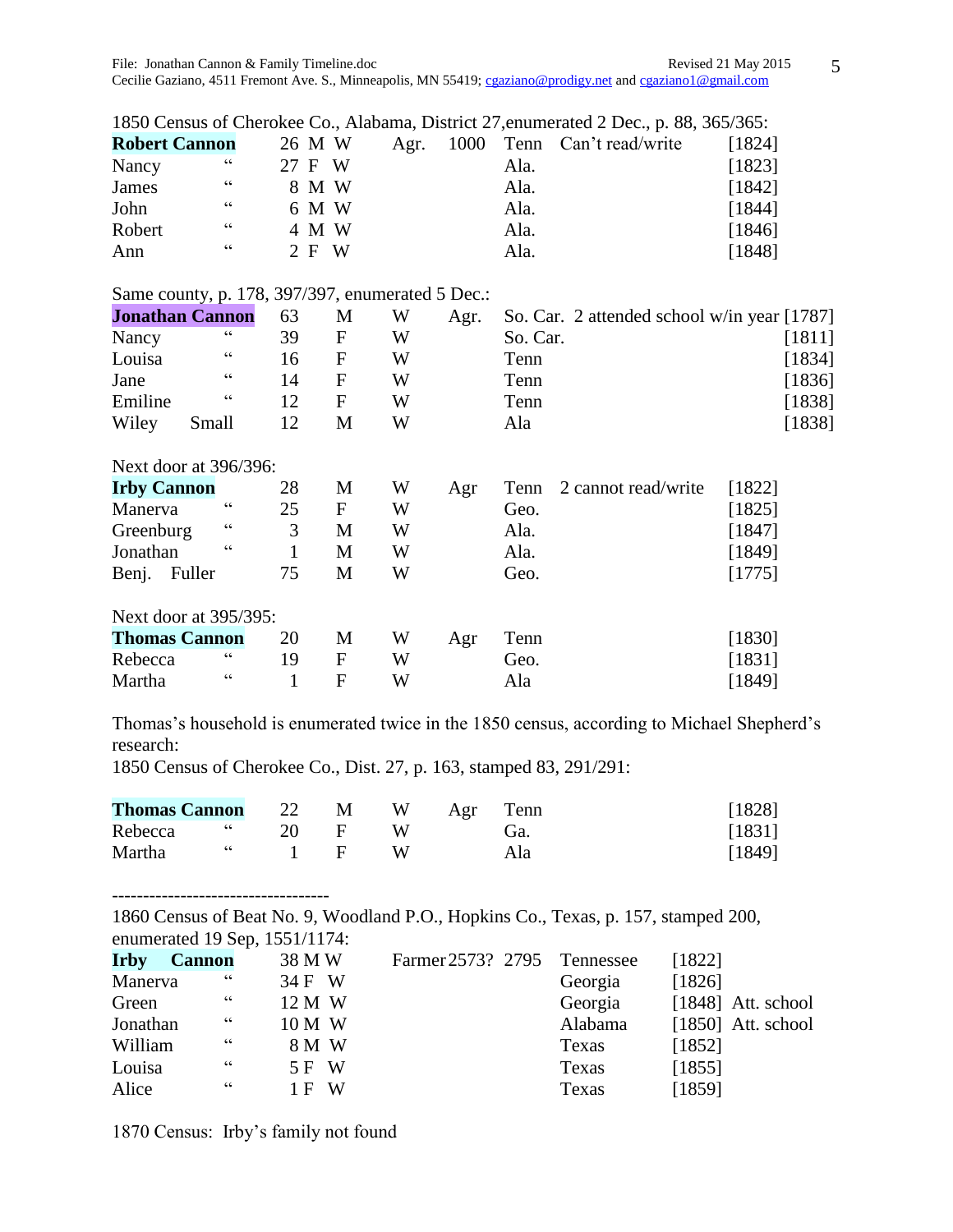1880 Census of Lee, Garland Co., Arkansas, enumerated 9-10 June, SD 2, ED 75, p. 18/164B, 153/156:

| <b>Erby Cannon</b> |            | 59 MW  | Farmer |                         | Tenn. SC SC     | [1821] |
|--------------------|------------|--------|--------|-------------------------|-----------------|--------|
| Rebecca            | $\epsilon$ | 43 F W |        | Keeping house Ala SC NC |                 | [1837] |
| Alice              | cc         | 21 F W |        |                         | Texas Tenn. Ga  | [1859] |
| Robt. Lee          | $\epsilon$ | 16 MW  |        |                         | Texas Tenn. Ga  | [1864] |
| Allen E.           | $\epsilon$ | 12 MW  |        |                         | Texas Tenn. Ala | [1868] |
| Susan              | cc         | 11 F W |        |                         | Texas Tenn. Ala | [1869] |
| Lucy               | cc         | 9 F W  |        |                         | Texas Tenn. Ala | [1871] |
| Jane               | $\epsilon$ | 8 F W  |        |                         | Texas Tenn. Ala | [1872] |
| Mary               | cc         | 6 F W  |        |                         | Texas Tenn. Ala | [1874] |
| Charles            | $\epsilon$ | 3 M W  |        |                         | Texas Tenn. Ala | [1877] |

1900 Census: Not found

1850 Census: Not found. [Emberry Cannon] IT application said he was in TX by 1849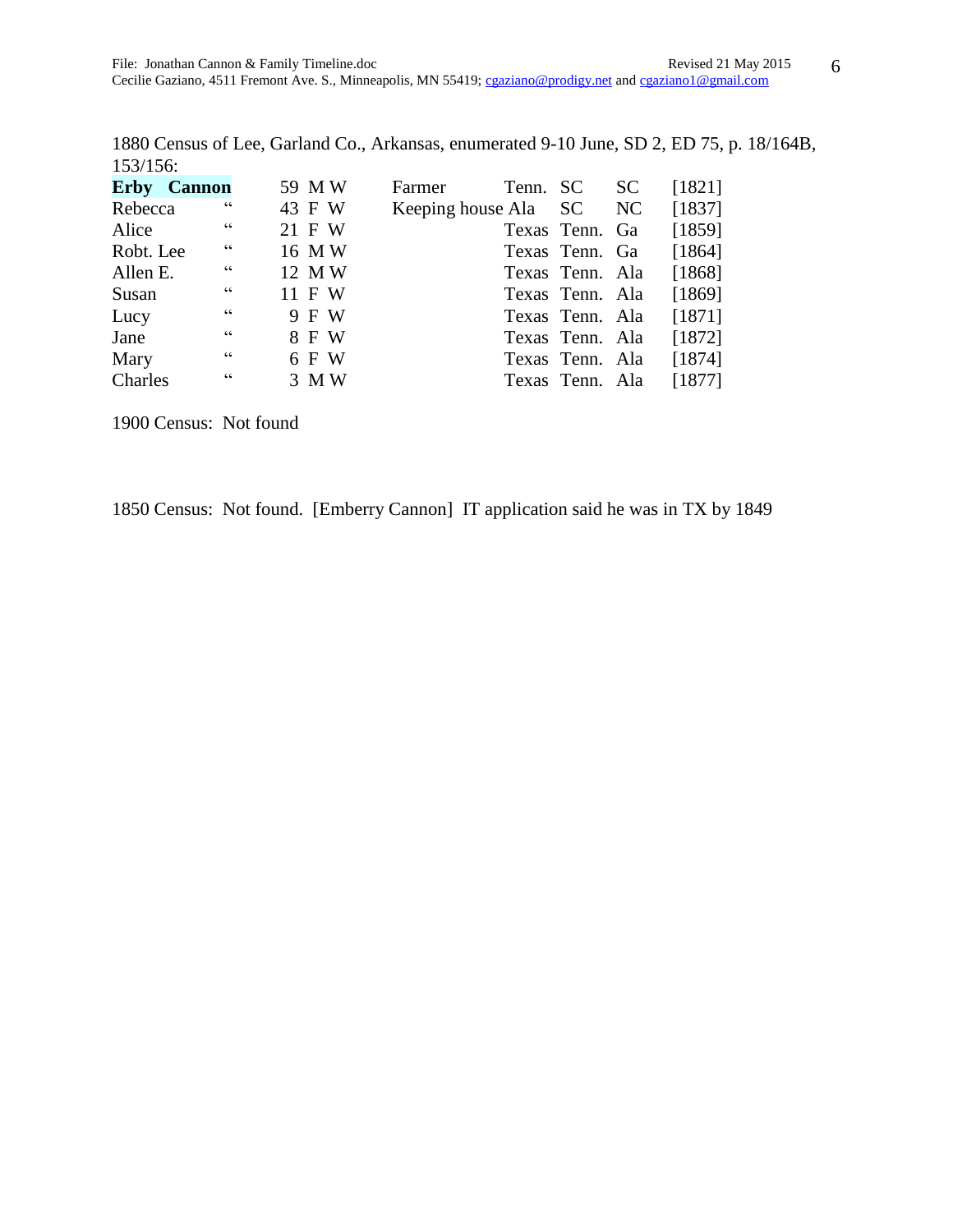| 1860 Census of Kaufman Co., Texas, enumerated 30 June, p. 36, Rockwall P.O., 265/265: |                 |             |        |                     |  |  |           |        |  |  |
|---------------------------------------------------------------------------------------|-----------------|-------------|--------|---------------------|--|--|-----------|--------|--|--|
| <b>E.</b> {Emberry} Cannon 33 M W Farmer 700 2280                                     |                 |             |        |                     |  |  | Tennessee | [1827] |  |  |
| Minervia                                                                              | cc              |             | 30 F W |                     |  |  | Tennessee | [1830] |  |  |
| Julia A.                                                                              | $\epsilon$      |             | 14 F W |                     |  |  | Georgia   | [1846] |  |  |
| Sarah A.                                                                              | $\zeta$ $\zeta$ |             | 11 F W |                     |  |  | Alabama   | [1849] |  |  |
| Mary E.                                                                               | $\zeta\,\zeta$  |             | 10 F W |                     |  |  | Alabama   | [1850] |  |  |
| California                                                                            | $\zeta\,\zeta$  |             | 6 F W  |                     |  |  | Texas     | [1854] |  |  |
| William A.                                                                            | $\epsilon$      |             | 5 M W  |                     |  |  | Texas     | [1855] |  |  |
| <b>Thomas</b>                                                                         | $\epsilon$      |             | 4 M W  |                     |  |  | Texas     | [1856] |  |  |
| Willson                                                                               | $\epsilon$      | $10/12$ M W |        |                     |  |  | Texas     | [1860] |  |  |
| Wiley                                                                                 | $\epsilon$      | 10/12 M W   |        |                     |  |  | Texas     | [1860] |  |  |
| N.<br>Thomas                                                                          |                 |             |        | 18 M W Farm Laborer |  |  | Arkansas  | [1842] |  |  |

1870 Census of Kaufman Co., Texas, enumerated 21 July, p. 56, 343/356:

|                | <b>Cannon Emberry</b> | 48 M W Farmer 2300 10,000      | Tennessee | [1822] |
|----------------|-----------------------|--------------------------------|-----------|--------|
| cc             | Manerva               | 41 F W Keeping house           | Alabama   | [1829] |
| $\zeta\,\zeta$ | Sarah A.              | 22 F W                         | Alabama   | [1848] |
| , 2            | Mary L.               | 20 F W                         | Alabama   | [1850] |
| cc             | Calie                 | 18 F W                         | Texas     | [1852] |
| cc             | William               | 15 M W                         | Texas     | [1855] |
| cc             | Thomas B.             | 13 M W                         | Texas     | [1857] |
| cc             | Wilson S.             | 9 M W                          | Texas     | [1861] |
| cc             | Wiley B.              | 9 M W                          | Texas     | [1861] |
| cc             | Emma                  | 7 F W                          | Texas     | [1863] |
| cc             | Fannie                | 5 F W                          | Texas     | [1865] |
| cc             | John P.               | 3 M W                          | Texas     | [1867] |
| <b>Blake</b>   | Henry                 | 19 M W                         | Texas     | [1851] |
|                | Stephenson, Matha     | Drives Serot/knot???<br>11 F B | Texas     | [1859] |

1880 Census of Rockwall Co., Texas, SD 3, ED 31, p. 6 (p. 605B), enumerated 14 June, 59/62:

|              | <b>Cannon Emberry</b> |  | $W M 52$ [Head] | Married Farmer Tenn. SC SC                  |  | [1828]                 |
|--------------|-----------------------|--|-----------------|---------------------------------------------|--|------------------------|
| cc           | Manervia              |  | W F 49 Wife     | Married Keeps house Tenn Tenn Tenn [1831]   |  |                        |
| cc           | Wylie                 |  | $W M 21$ Son    | Single Farm laborer Texas Tenn Tenn [1859]  |  |                        |
| cc           | Emma                  |  | W F 19 Daughter | Single                                      |  | Texas Tenn Tenn [1861] |
| cc           | John                  |  | $W M 13$ Son    | Single Farm laborer Texas Tenn Tenn [1867]  |  |                        |
| McGraw Henry |                       |  | W M 18 Boarder  | Single Farm laborer Texas Tenn Tenn. [1862] |  |                        |
|              |                       |  |                 |                                             |  |                        |

1900 Census of Terrell, Ward 1, Kaufman Co., TX, 334/339, enum. 11 Jun, SD 6, ED 75, Sheet 18, p. 160A:

|                | <b>Cannon Emberry</b> |  |                             | Head W M Mch $1870^1$ 70 Mar 15 yrs |                                                               | Ala Ala Ala |
|----------------|-----------------------|--|-----------------------------|-------------------------------------|---------------------------------------------------------------|-------------|
| 66             | Florence              |  |                             |                                     | Wife W F Sep 1853 46 Mar 15 yrs 9 children/8 liv. Geo Geo Geo |             |
| C              | Keller                |  | Son W M Dec 1885 14 Single  |                                     |                                                               | Tex Ala Geo |
| , 22           | Burnie                |  | Daug W F Oct 1888 11 Single |                                     |                                                               | Tex Ala Geo |
| $\zeta\,\zeta$ | Colbert               |  | Son W M Apr 1892 10 Single  |                                     |                                                               | Tex Ala Geo |
| $\epsilon$     | Archie                |  | Son W M Sep 1893 6 Single   |                                     |                                                               | Tex Ala Geo |

 $1$ <sup>1</sup> The year looks like 1870, but age is 70, which indicates a year of 1830.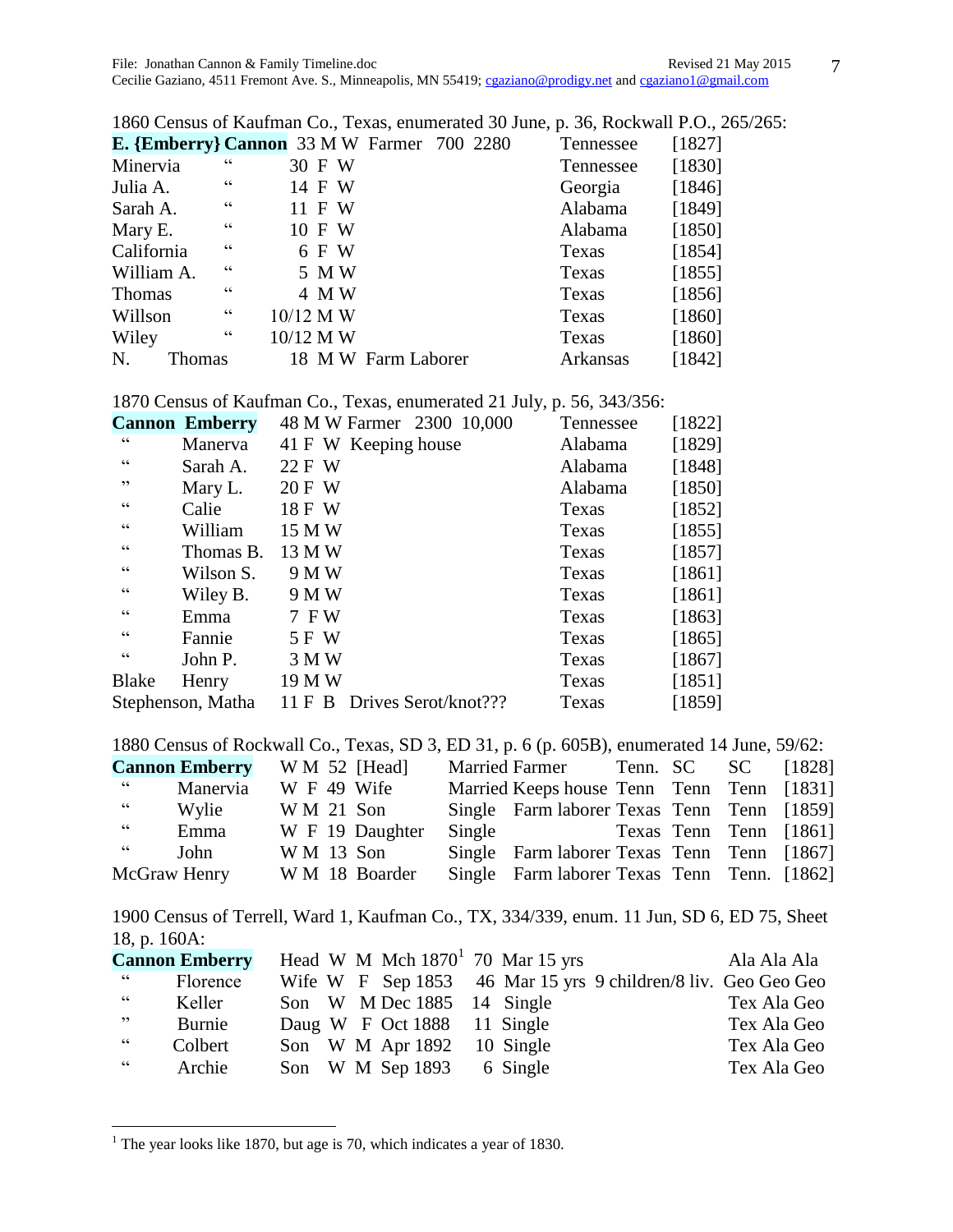|             |                    |            |        |       | 1860 Census of Hopkins, Texas, White Oak P.O., Beat 1, enumerated 11 June, p. 4, 25/25 |           |        |
|-------------|--------------------|------------|--------|-------|----------------------------------------------------------------------------------------|-----------|--------|
|             | <b>Thos Cannon</b> |            | 33 MW  |       | Farmer 500 749                                                                         | Tennessee | [1827] |
| Rebecca     |                    | cc         | 32 F W |       |                                                                                        | Georgia   | [1828] |
| Martha Jane |                    | $\epsilon$ | 11 F W |       |                                                                                        | Alabama   | [1849] |
| John        |                    | cc         |        | 7 M W |                                                                                        | Texas     | [1853] |
| Manerva     |                    | $\epsilon$ |        | 5 F W |                                                                                        | Texas     | [1855] |
| Tennessee   |                    | $\epsilon$ |        | 3 F W |                                                                                        | Texas     | [1857] |
| Califonia   |                    | $\epsilon$ |        | 1 F W |                                                                                        | Texas     | [1859] |
|             |                    |            |        |       |                                                                                        |           |        |

1860 Census of Powell Twp., Craighead Co., Arkansas, sheet 5, stamped 871A, Greensboro P.O., 29/29, enumerated June 9:

| <b>Robert Cannon</b> 43 M W Farmer |            |        |  |                     | 560 1211 | Tenn. [1817] |
|------------------------------------|------------|--------|--|---------------------|----------|--------------|
| Nancey                             | 66         | 42 F W |  |                     |          | GA [1818]    |
| James H.                           | $\epsilon$ |        |  | 17 M W Farm Laborer |          | Ala [1843]   |
| John L.                            | cc         | 15 M W |  |                     |          | Ala [1845]   |
| Ann F. C.                          | cc         | 10 F W |  |                     |          | Ala [1850]   |
| Jessee                             | ,,         | 2 M W  |  |                     |          | Ala [1858]   |
| Thos A.                            | ,,         | 1 M W  |  |                     |          | Ala [1859]   |

1870 Census of Precinct 3, Hopkins Co., Texas, sheet 9, enum. 23 Sep, p. 49, stamped 135, 316/316, Black Oak P.O.

|           | <b>Cannon Robert</b> | 53 M W D G Mch $Ret1$ | 150 1490 Tenn.<br>[1817]     |  |
|-----------|----------------------|-----------------------|------------------------------|--|
| <b>66</b> | Nancy                | 50 F W Keeping house  | Geo. Can't read/wr. $[1820]$ |  |
| cc        | <b>Jesse</b>         | 12 M W                | Alabama Att. schl. [1858]    |  |
| 66        | <b>Thomas</b>        | 11 M W                | Alabama Att. schl. [1859]    |  |

|                 |                       | 1880 Census of Pct. 6, Hopkins Co., Texas, SD 2, ED 61, p. 10, enum. 7 June, 80/83 |                 |  |
|-----------------|-----------------------|------------------------------------------------------------------------------------|-----------------|--|
| Cannon Jesse    | $M W 23$ [Head]       | Married                                                                            | Ala Tenn Ga     |  |
| 66<br>Lucy      | F W 20 Wife           | Married Keeping house                                                              | $Tex$ ----- Ark |  |
| cc<br>R. R.     | $M W 4/12$ Son b. Feb |                                                                                    | Tex Ala Ark     |  |
| , 2, 3<br>Nancy | F W 50 Mother         | Widow At home                                                                      | Geo Unk. Unk.   |  |
| McMillon Wm     | MW 6                  | At home                                                                            | unk. unk. unk.  |  |

 $\overline{\phantom{a}}$ 

<sup>1960</sup> Census of Hopkins, Texas, White Oak P.O., Beat 1, enumerated 11 June, p. 4,  $25/25$ :

<sup>&</sup>lt;sup>1</sup> D G Mch Ret means Dry Good Merchant Retail.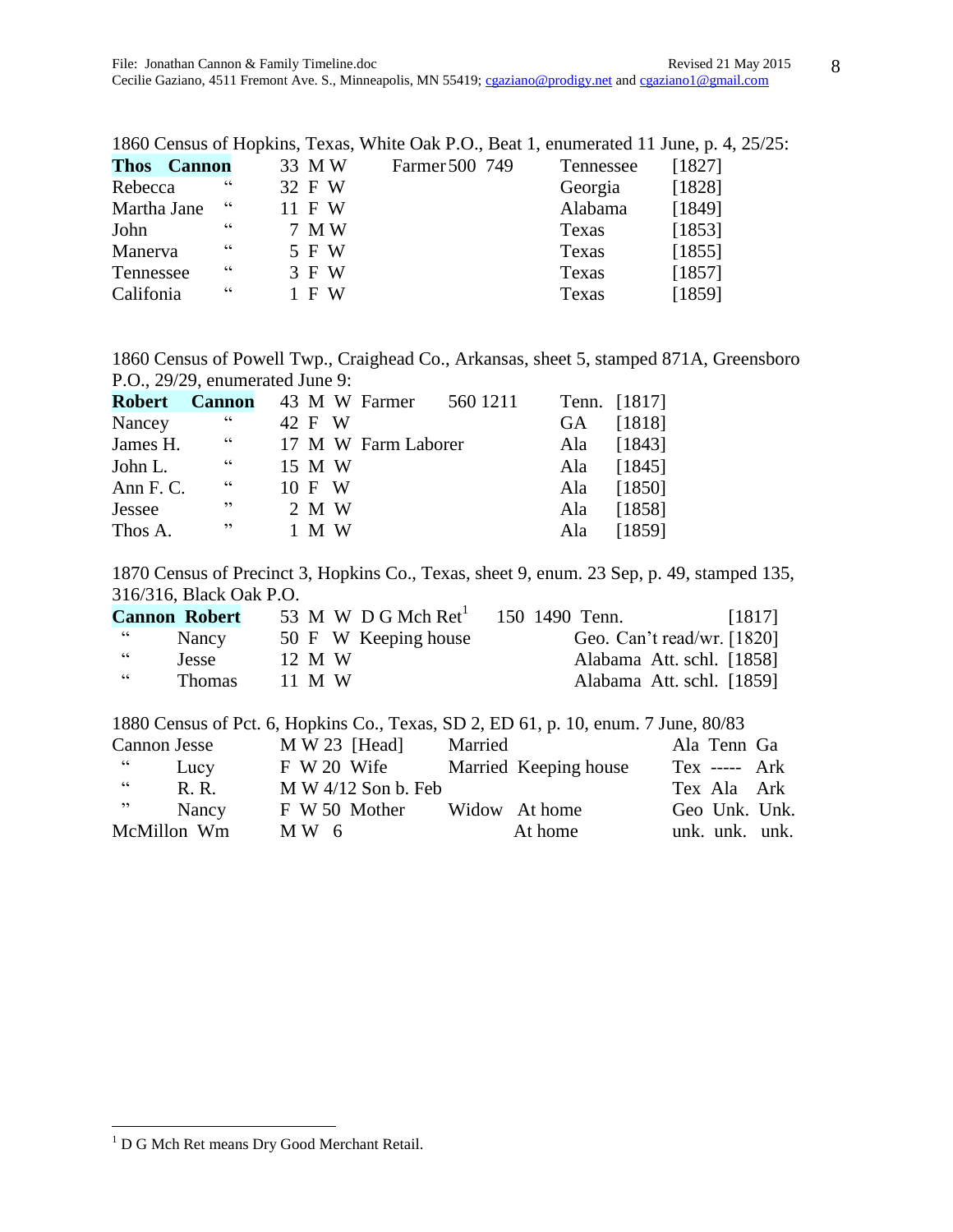Also in the 1830 Monroe Co., TN, census (among other Cannons, who may or may not be related to Jonathan Cannon, who was on page 152):

John O. Cannon, p. 121

| Males:   | $0-5-10-15-20-30-40-50-60-70-80-90-100+$<br>5 10 15 20 30 40 50 60 70 80 90 100<br>$\mathbf{1}$<br>1<br>$\mathbf{1}$<br>1825-1815-<br>1800-<br>1830 1820<br>1810 |  |
|----------|------------------------------------------------------------------------------------------------------------------------------------------------------------------|--|
| Females: | $0-5-10-15-20-30-40-50-60-70-80-90-100+$<br>5 10 15 20 30 40 50 60 70 80 90 100<br>1<br>1800-<br>1810                                                            |  |
|          | John R. Cannon, p. 122                                                                                                                                           |  |
| Males:   | $0-5-10-15-20-30-40-50-60-70-80-90-100+$<br>5 10 15 20 30 40 50 60 70 80 90 100<br>1<br>$\mathbf{1}$<br>1<br>1810-1790-<br>1825-<br>1830<br>1815<br>1800         |  |
| Females: | $0-5-10-15-20-30-40-50-60-70-80-90-100+$<br>5 10 15 20 30 40 50 60 70 80 90 100<br>2<br>1<br>1800-<br>1825-<br>1830<br>1810                                      |  |

Name of first wife, Sallie Boyd, and her parents, Robert Boyd and Jane Love, are from Betty Shaw, Floridaibis@aol.com, given to Cecilie Gaziano, cgaziano@prodigy.net, in an email on 15 May 2008. According to Jonathan Cannon's son Emberry's application for Indian Land in Texas about 1890, this branch of the family had Chickasaw and Choctaw blood.

According to Betty Shaw, Jonathan had a brother William. She said that Jonathan sold a female slave with her son to his brother, William, and William, of White Co., TN, was summoned to Court in McMinn Co., TN, to pay Jonathan's debt to Benjamin Harris. Jonathan had sold the slave to his brother to keep Benjamin from taking the slaves in payment for his debt.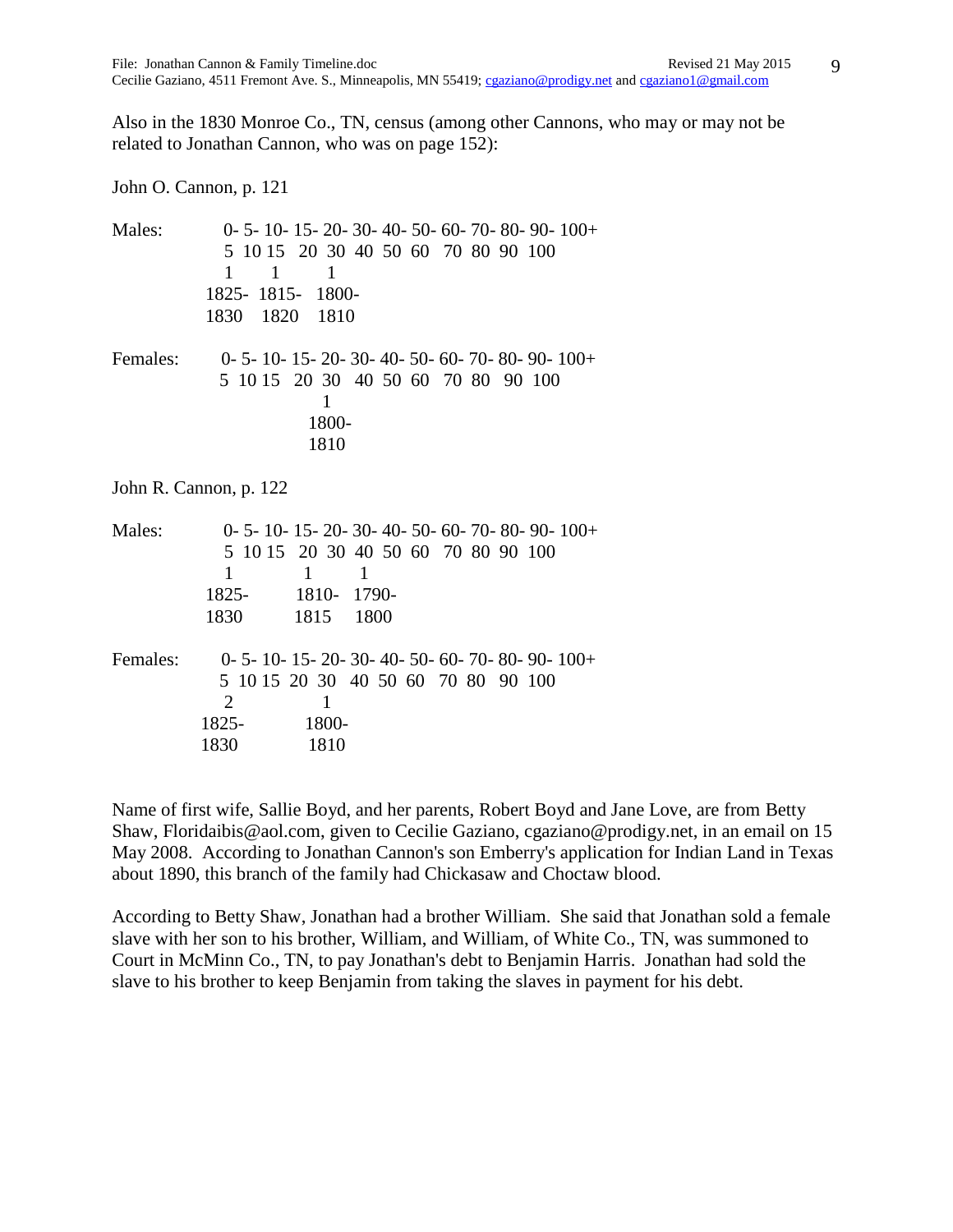10

1820 Census of White Co., Tennessee, p. 369: William Cannon

| Free white females:          |      |
|------------------------------|------|
| $0 - 10 - 16 - 26 -$ Over    | Free |
| 10 16 26 45 45 Slaves Blacks |      |
| $1\quad2$                    |      |
| 1804-1794-                   |      |
| 1810 1804                    |      |
|                              |      |

1830 Census of McMinn Co., Tennessee, p. 133: William Cannon

| Males:   | $0-5-10-15-20-30-40-50-60-70-80-90-100+$ |
|----------|------------------------------------------|
|          | 5 10 15 20 30 40 50 60 70 80 90 100      |
|          | 1 1 1                                    |
|          | 1820-1815-1810- 1780-                    |
|          | 1825 1820 1815 1790-                     |
| Females: | $0-5-10-15-20-30-40-50-60-70-80-90-100+$ |
|          | 5 10 15 20 30 40 50 60 70 80 90 100      |
|          | $1 \quad 1 \quad 1$                      |
|          | 1820-1815-1810-1790-                     |
|          | 1825 1820 1815 1800                      |
|          |                                          |

1840 Census of Benton Co. (later Calhoun Co.), Alabama, p. 47: Wm Cannon. This William (b 1790/1800) may or may not be the same William Cannon who was in White Co., TN, in 1820 (b 1775/1794). The Wm Canan in the 1810 Greenville Co., SC, census (b 1765/1784) may be the William in White Co. However, this William Cannon does not fit the 1810 SC census William.

| Males    | $0-5-10-15-20-30-40-50-60-70-80-90-100$                      |
|----------|--------------------------------------------------------------|
|          | 5 10 15 20 30 40 50 60 70 80 90 100                          |
|          | $\mathcal{D}_{\cdot}$<br>$\mathcal{D}_{\mathcal{L}}$         |
|          | 1835-1825-1810-<br>-1790-                                    |
|          | 1840 1830 1820 1800                                          |
| Females: | $0-5-10-15-20-30-40-50-60-70-80-90-100+$                     |
|          | 5 10 15 20 30 40 50 60 70 80 90 100                          |
|          | 2 1 1<br>$\blacksquare$ 1                                    |
|          | 1790-<br>1835-1830-1825-1820-<br>1840 1835 1830 1825<br>1800 |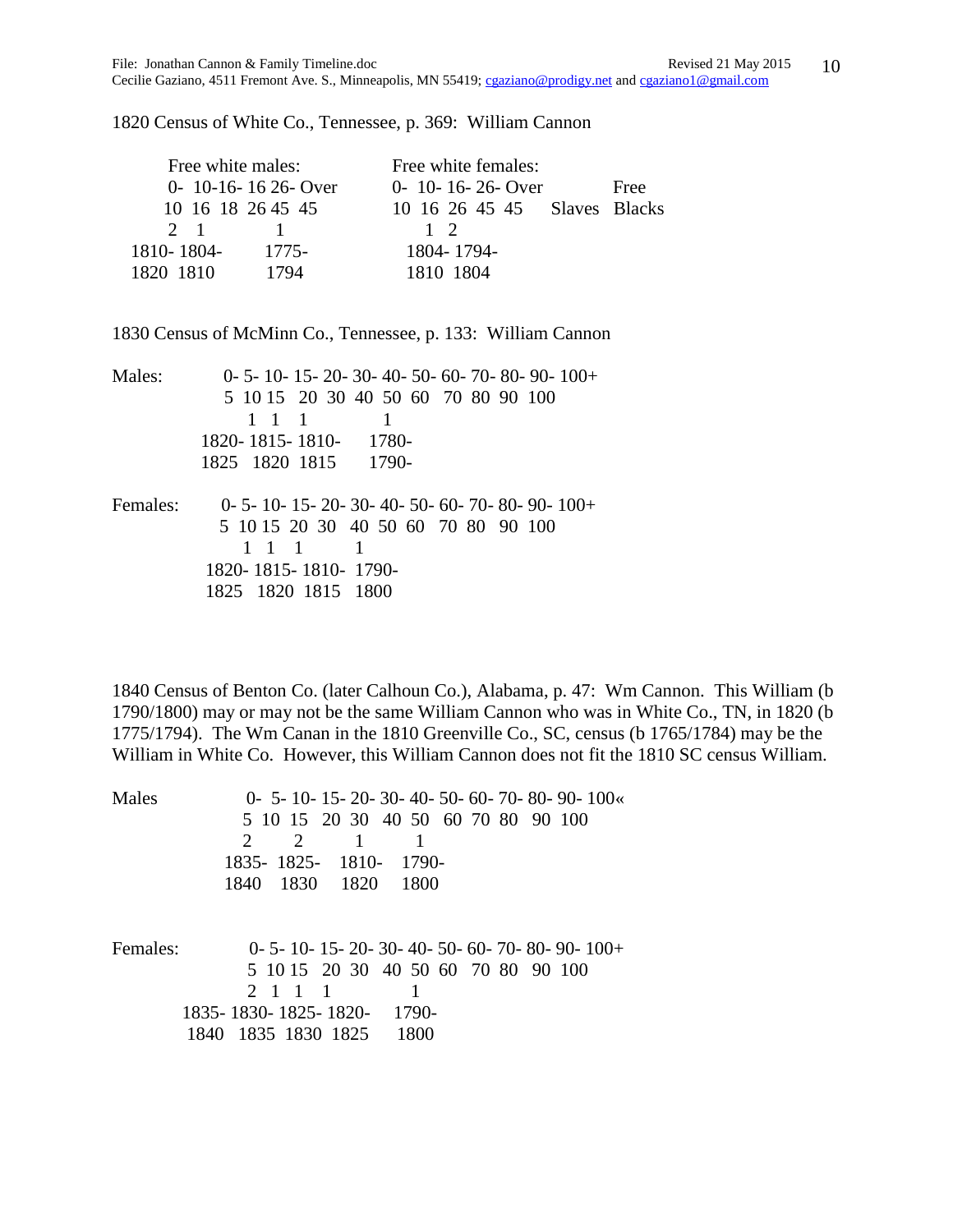| 1830 census:              | 1840 census:                          | 1850 census:         |    |             |
|---------------------------|---------------------------------------|----------------------|----|-------------|
| 1 male 40-50 1780-1790    |                                       | Jonathan             | 63 | 1787        |
| 1 male 15-20<br>1810-1815 | 1 male 20-30 1810-1820                | ?Who <sup>1</sup>    |    |             |
| 1 male 10-15<br>1815-1820 |                                       | Robert               | 26 | 1817 [1824] |
| 1820-1825<br>1 male 5-10  | 1 male 15-20<br>1820-1825             | <b>Irby</b>          | 28 | 1821/1822   |
| 1820-1825<br>1 male 5-10  | 1 male 15-20<br>1820-1825             |                      |    |             |
| 1 male under 5 1825-1830  | 1 male 10-15<br>1825-1830             | Emberry <sup>2</sup> |    | 1829        |
|                           |                                       | <b>Thomas</b>        | 20 | 1828        |
| 1 female 30-40 1790-1800  | Deceased                              |                      |    |             |
|                           | 1 female 30-40 1800-1810 <sup>3</sup> |                      |    |             |
|                           |                                       | Nancy <sup>4</sup>   | 39 | 1811        |
| 1 female 5-10 1820-1825   |                                       | ?Who                 |    |             |
| 1 female und 5 1825-1830  | 1 female 10-15 1825-1830              | ?Who                 |    |             |
|                           | 1 female $5-10$<br>1830-1835          | Louisa               | 16 | born 1834   |
|                           | 1 female und 5 1835-1840              | Jane                 | 14 | born 1836   |
|                           |                                       | Emiline <sup>5</sup> | 12 | born 1838   |

## Jonathan Cannon

 $1$  This son could have been named William, if the naming pattern holds.

<sup>&</sup>lt;sup>2</sup> Emberry not found in 1850 born 1822 1827 1828 in various censuses.<br>
<sup>3</sup> Is this a wife of an oldest son?<br>
<sup>4</sup> Jonathan didn't marry Nancy until 21 July 1843 in Monroe Co., TN.

<sup>&</sup>lt;sup>5</sup> Was Emiline born after 1840 census?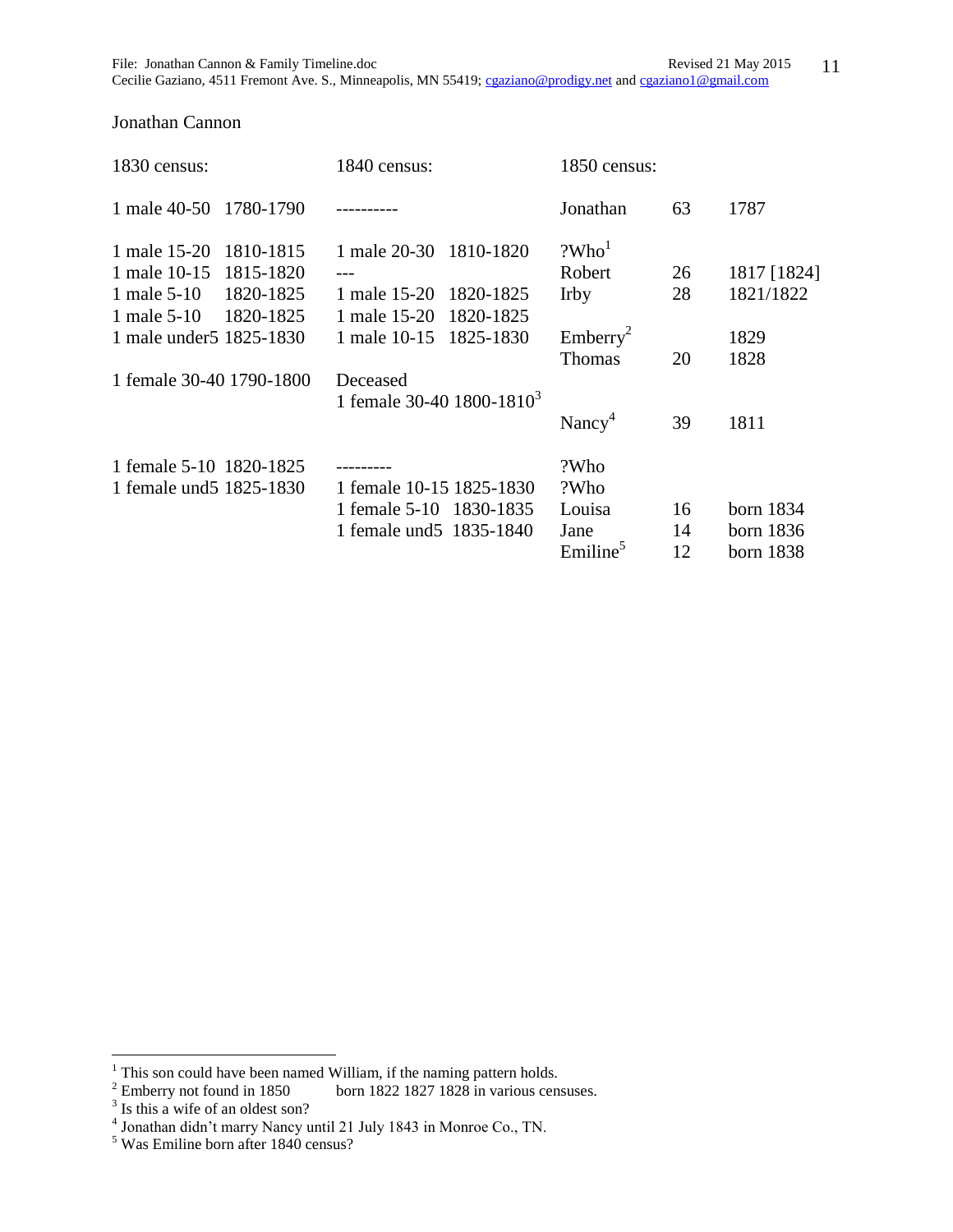Cecilie Gaziano, 4511 Fremont Ave. S., Minneapolis, MN 55419; [cgaziano@prodigy.net](mailto:cgaziano@prodigy.net) and [cgaziano1@gmail.com](mailto:cgaziano1@gmail.com)

William Cannon, Jonathan's brother

| 1790 census | 1800 census 1810 census 1820 census 1830 census<br>Greenville, SC Greenville, SC Greenville, SC White Co. TN McMinn, TN   |                                                             | Wm.Kennon Wm.Cannon Wm.Canan Wm.Cannon Wm.Cannon Wm.Cannon | 1840 census? |
|-------------|---------------------------------------------------------------------------------------------------------------------------|-------------------------------------------------------------|------------------------------------------------------------|--------------|
|             | 2 und 16 16-26 26-45 26-45 40-50<br>$[1775/1790] \quad [1775/1784] \quad [1765/1784] \quad [1775/1794] \quad [1780/1790]$ |                                                             |                                                            |              |
|             |                                                                                                                           | <b>Mar.aft 1810</b>                                         |                                                            |              |
| no wife     | no wife no wife                                                                                                           | $16-26$<br>$[1794/1804]$ $[1790/1800]$                      | $30-40$                                                    |              |
|             |                                                                                                                           | Female (?)<br>$16-26$<br>[1794/1804]                        |                                                            |              |
|             |                                                                                                                           | 1 male<br>$10-16$<br>[1804/1810]                            |                                                            |              |
|             |                                                                                                                           | 1 female 1 female<br>$10-16$<br>$[1804/1810]$ $[1810/1815]$ | $15 - 20$                                                  |              |
|             |                                                                                                                           | 1 male<br>und 10 15-20<br>$[1810/1820]$ $[1810/1815]$       | 1 male                                                     |              |
|             |                                                                                                                           | 1 male<br>und 10 10-15<br>$[1810/1820]$ $[1815/1820]$       | 1 male                                                     |              |
|             |                                                                                                                           | $? \rightarrow$ 1 female                                    | $10 - 15$<br>$[1815/1820]$ <sup>1</sup>                    |              |
|             |                                                                                                                           |                                                             | 1 male<br>$5 - 10$<br>[1820/1825]                          |              |
|             |                                                                                                                           |                                                             | 1 female<br>$5 - 10$<br>[1820/1825]                        |              |

 $1$  Could this be a wife of a son? I can't account for this female if this is the correct William Cannon household.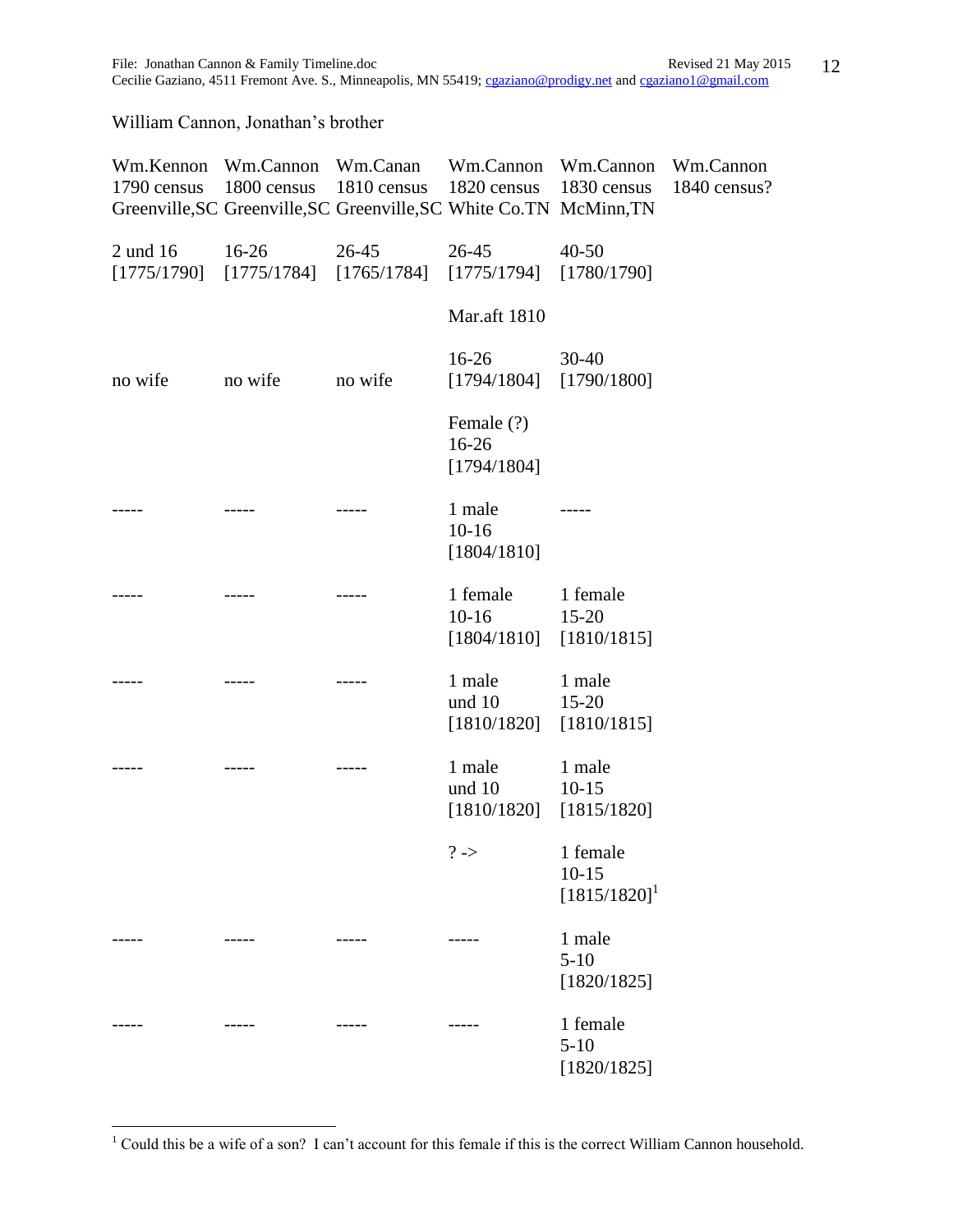Emberry Cannon's application for Indian Territory land, rejected (from Betty K. Fritts):

Dawes Commission Index, 1896 From http://www.ancestry.com Name: Emberry Cannon; Tribe: Chickasaw Case Number: 23

Chickasaw Nation

Indian Territory

Perkins County

On this the 7 day of August 1889 personally appeared before me Emberry Cannon who being by me sworn an oath says

That he was borned [sic] in the state of Miss. and moved to Texas in the year 1849 and is now a Resident of Terrell, Texas

That he is near 68 years of age<sup>1</sup>

That he is a son of Johnathan [sic] and Sallie Cannon (now deceased) that his mother's maiden name was Boyd – that she was the daughter of Robert and Jane Boyd

That he remembers his Grand Mother Boyd distinctly – she was and claimed to be a quarter blood Chickasaw Indian – she was dark and showed plainly the Indian blood. Her mother was a Love I think Jane Love.

My mother and Grand Mother have often told me that my Great-Grand Mother was nearly a full blood Chickasaw Indian.

My mother and Grand mother has repeatedly told me that my Grand Father Robert Boyd was of Choctaw descent.

My children by my first wife and especially Mrs. Julia Fleming (a daughter of mine by my first wife) and who has been a resident of the Chickasaw nation for 17 years has repeatedly urged me to establish my right of citizenship in the Chickasaw Nation

I have told her since she was a child that she was a descendant of the Chickasaw Indians from my mother

It has been my impression all the time it was a disgrace to claim Indian descent is one reason I have not applied before this time when a boy in Miss. the boys of my age would tease and tantalize me on account of my Indian blood.

Emberry Cannon

Subscribed and sworn to before me this \_\_\_\_\_\_ day of August 1896 J. W. Scanlon Notary Public

Southern Division

-----------------------------------------------------------------------------------------------------------------

<sup>&</sup>lt;sup>1</sup> This makes year of birth about 1829.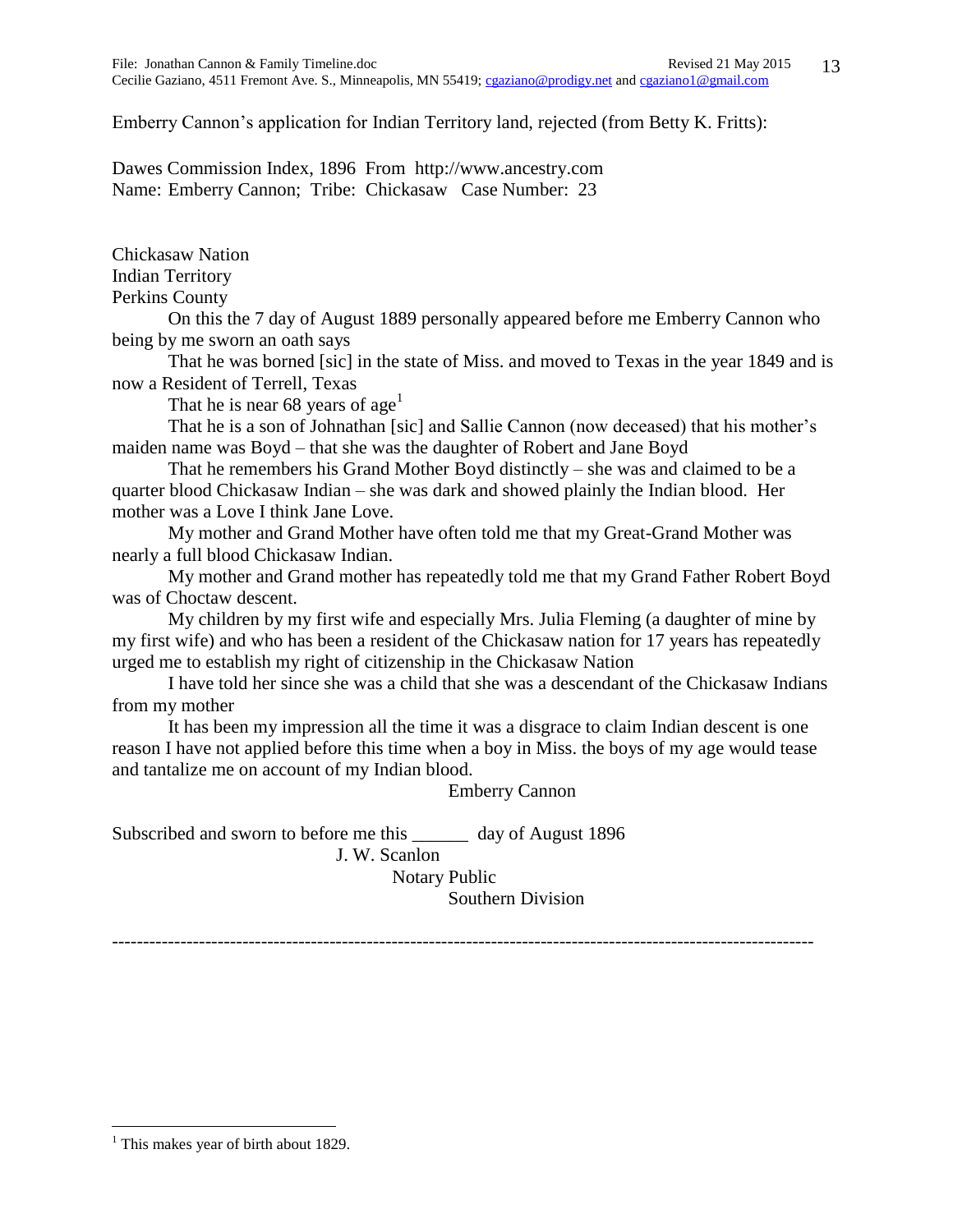Chickasaw Nation Indian Territory Before me the Perkins County undersigned authority personally appeared

Alex Harrington who being by me sworn on oath in both deposes and says that I was borned [sic] in South Carolina and moved to Miss. when 4 years of age and lived in Miss. until 6 years ago when I moved to Ardmore, Ind. Terr. That I am now about 62 years of age that  $-$  I was acquainted with Emberry Cannon when he was he was [sic] a boy in Miss. I knew his father and mother Johnathan [sic] Cannon & Sallie Cannon. Sallie Cannon was the daughter of Robert and Jane Boyd. Jane Boyd the grand mother of Emberry Cannon was said to be a quarter blood Chickasaw Indian, was dark and had the features of the Indian.

That I knew the father and mother of the said Cannon well, and also his grand mother Jane Boyd well. I lived near them the people in that county called Mrs. Boyd an Indian. **Witness** 

J. W. Scanlan Alex Herrington

Transcribed and sworn to before me this

27 day of August 1896

J. W. Scanlan Notary Public

------------------------